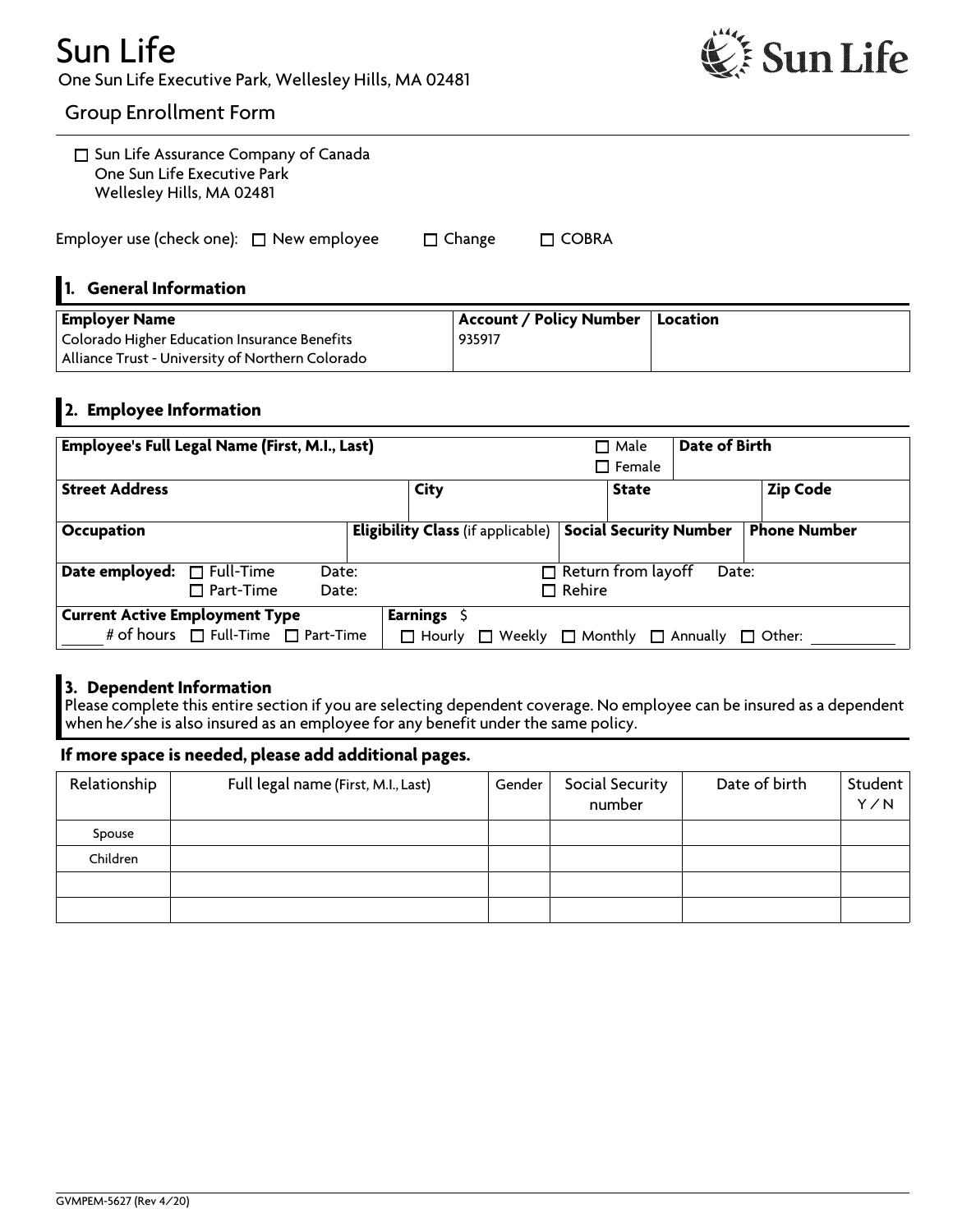### 4. Benefit Elections

You need to complete all sections of the enrollment form including electing or refusing insurance coverage below and sign it. This must be done either during the enrollment period or within 31 days of your eligibility date. Benefits completely paid by your employer ("non-contributory benefits") cannot be refused. Not all of the benefit options listed below will be necessarily available to you. Your employer will tell you which benefits are available and what your Maximum Guaranteed Issue amount is.

| Elect  | Refuse | Coverage                                                                                                   |
|--------|--------|------------------------------------------------------------------------------------------------------------|
|        | $\Box$ | Employee Voluntary Life \$                                                                                 |
| П      | $\Box$ | Spouse Voluntary Life \$                                                                                   |
| $\Box$ | П      | Child Voluntary Life \$                                                                                    |
| $\Box$ | П      | Long-Term Disability (LTD) \$                                                                              |
| П      | П      | Accident:                                                                                                  |
|        |        | $\square$ Employee<br>$\Box$ Employee + Spouse<br>$\Box$ Employee + Family<br>$\Box$ Employee + Child(ren) |
|        |        | Critical Illness:<br>$Employee$ amount $\zeta$                                                             |
|        |        | Spouse amount \$                                                                                           |
|        |        |                                                                                                            |
|        |        | Hospital Indemnity:                                                                                        |
|        |        | $\Box$ Employee<br>$\Box$ Employee + Spouse<br>□ Employee + Child(ren) □ Employee + Family                 |
|        |        | $\Box$ No                                                                                                  |

### 5. Beneficiary Designation Information

### Primary Beneficiary Designation

On the lines below, list the individual(s) who should receive proceeds in the event of your death. You may specify as many individuals as you like, but the total proceeds must equal 100%. This is your primary beneficiary. Attach additional pages if necessary. If you do not name a beneficiary or if no beneficiary is alive at the time of your death, proceeds will be payable in accordance with your Group insurance policy. Designation applies to all coverages for which a beneficiary designation is required.

Primary Beneficiary(ies)

|  | Percent share |
|--|---------------|
|  | of proceeds*  |

| 1 Name (First, M.I., Last) | Relationship to employee | Social Security number | % |
|----------------------------|--------------------------|------------------------|---|
| Address                    | Phone number             | Date of birth          |   |
| 2 Name (First, M.I., Last) | Relationship to employee | Social Security number | % |
| Address                    | Phone number             | Date of birth          |   |

\*Must equal 100%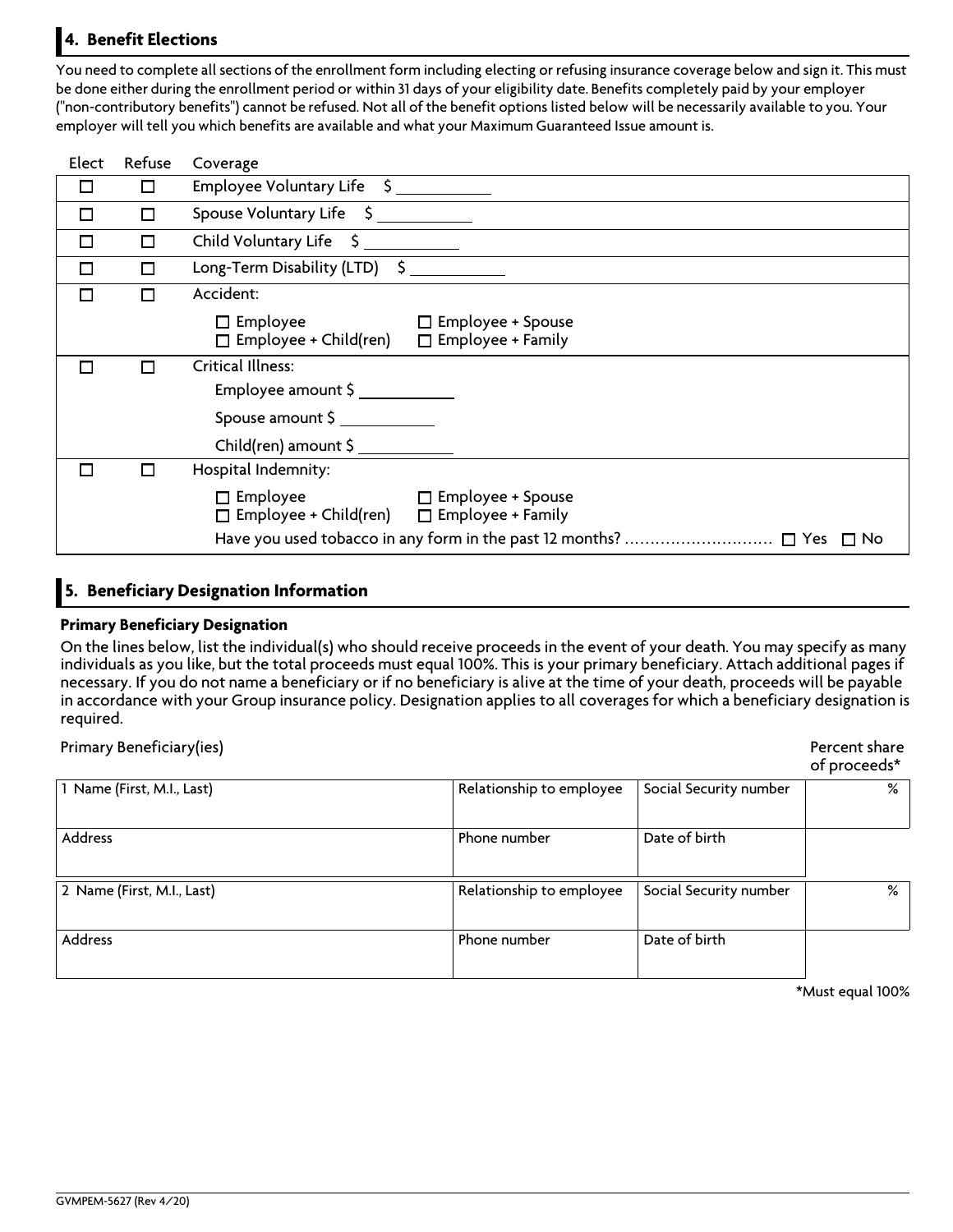### Secondary Beneficiary Designation

On the lines below, list the individual(s) who should receive the proceeds ONLY IF ALL of the individuals listed above are not living at the time of your death. This is your secondary (or contingent) beneficiary. The Secondary beneficiary is not paid if a primary beneficiary is alive at the time of your death. Attach additional pages if necessary.

| Secondary Beneficiary(ies) |                          |                        | Percent share<br>of proceeds* |
|----------------------------|--------------------------|------------------------|-------------------------------|
| 1 Name (First, M.I., Last) | Relationship to employee | Social Security number | %                             |
| Address                    | Phone number             | Date of birth          |                               |
| 2 Name (First, M.I., Last) | Relationship to employee | Social Security number | %                             |
| Address                    | Phone number             | Date of birth          |                               |
|                            |                          |                        | $\frac{1}{2}$                 |

\*Must equal 100%

### 6. Signature and authorization information

I understand that:

- I am requesting coverage under a Group Insurance policy offered by my employer. This coverage will end when my employment terminates, subject to any portability or continuation provisions available under the Group Insurance policy.
- My employer will deduct all or part of the premium for contributory coverage from my pay.
- If applying for coverage more than 31 days past my eligibility date, Evidence of Insurability may be required.
- <sup>ÿ</sup> For Life, Long-Term Disability, and Critical Illness insurance, Evidence of Insurability may be required for amounts over my Guarantee Issue for this enrollment.
- Increases to current Life, Long-Term Disability, and Critical Illness benefits may require Evidence of Insurability.
- If I decline coverage for myself or, if applicable, for my family now and want it at a later date, I/we will have to submit an Evidence of Insurability application, if required for the elected coverage(s), to be approved by Sun Life Assurance Company of Canada (Wellesley, MA).
- <sup>ÿ</sup> Coverages may include benefit waiting periods, limitations, exclusions and a pre-existing conditions provision that may affect my entitlement to benefits.
- If I am not actively at work due to injury, illness, layoff or leave of absence on the date that any initial or increased coverage is scheduled to start under the plan, such coverage will not start until the date I return to work.
- When required by the coverage, if my spouse or any of my dependent children are confined due to an injury or illness, as required by the coverage, on the date that any initial or increased coverage is scheduled to start under the plan, such coverage will not start until the date they are no longer confined and are able to perform their normal activities.

By signing below, I am representing that the information I have provided is true and correct to the best of my knowledge and belief.

X

Employee Signature Today's Date

To the Employee: Make a copy of this form for your records before submitting it to your employer. To the Employer: This original enrollment form should remain at the employer's site. Family status, coverage, or beneficiary changes should be recorded on another copy of the Enrollment Form.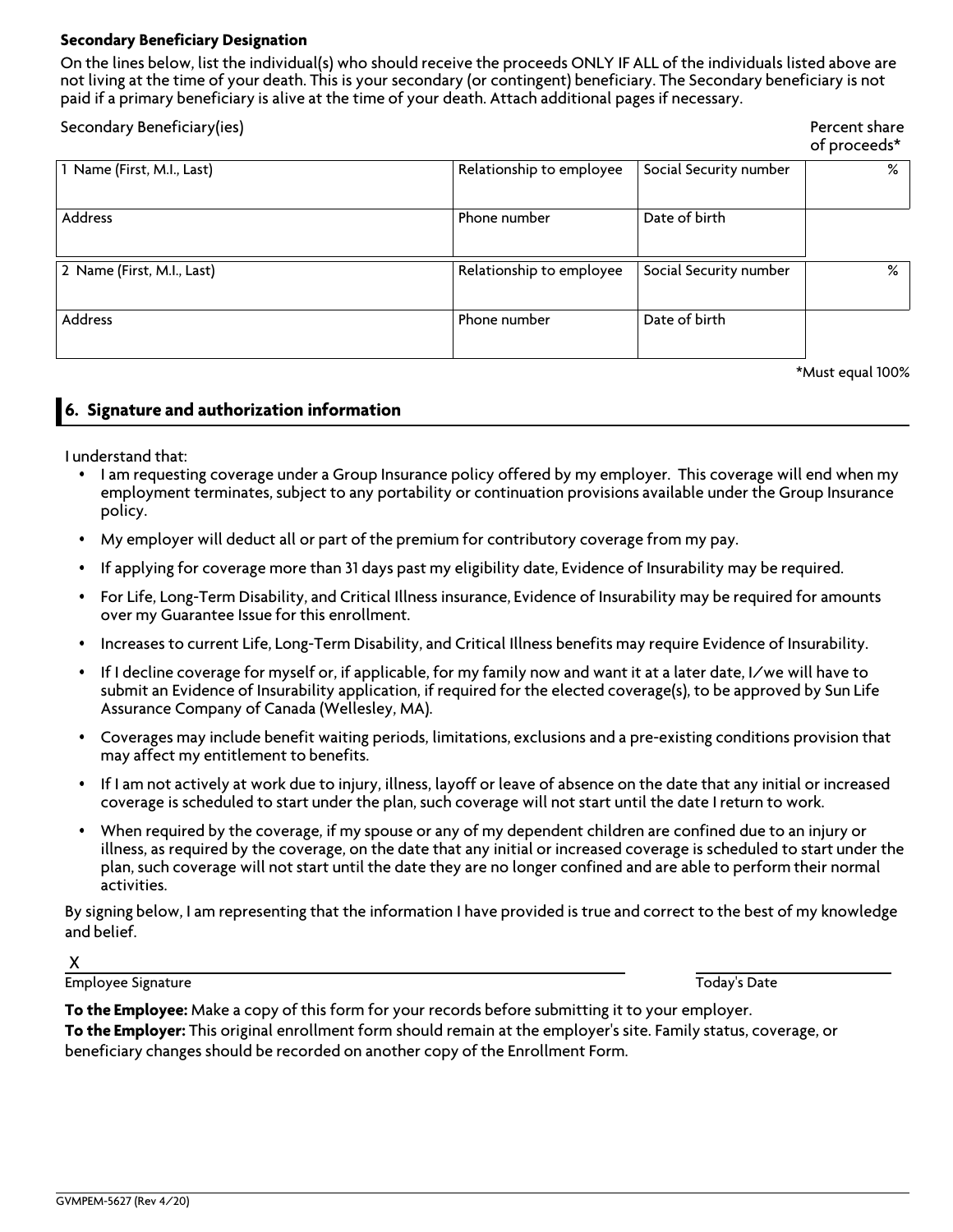Agent, Broker, and/or Enroller information:

Agent name

Agent / Broker name

Enroller name

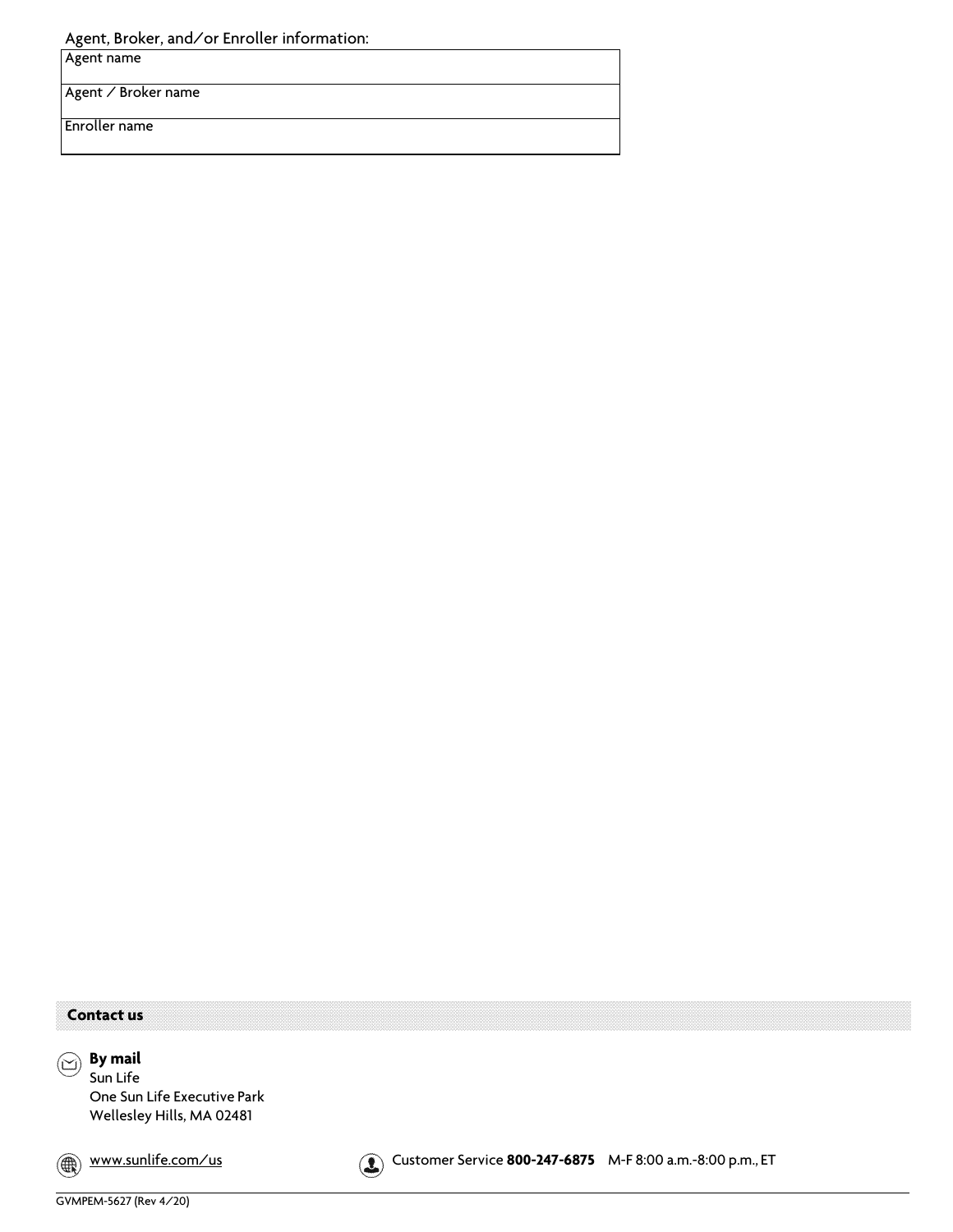# **Sun Life Financial**

**Group Enrollment form**

□ Sun Life Assurance Company of Canada **One Sun Life Executive Park Wellesley Hills, MA 02481**



□ Sun Life and Health Insurance Company (U.S.) **One Sun Life Executive Park Wellesley Hills, MA 02481**

### **1. General Information**

| <b>Employer Name</b><br>Colorado Higher Education Insurance Benefits<br>Alliance Trust - University of Northern Colorado | <b>Account / Policy Number</b><br>935917 | Location           | <b>Date Effective</b> |
|--------------------------------------------------------------------------------------------------------------------------|------------------------------------------|--------------------|-----------------------|
| <b>Street Address</b>                                                                                                    | City                                     | <b>State</b><br>CO | <b>Zip Code</b>       |
| <b>Type of activity:</b> $\Box$ New Enrollment $\Box$ Change<br>Reason:                                                  |                                          | Occupation         |                       |

### **2. Employee Information**

| Employee's Full Legal Name (First, M.I., Last)                                        |                               | $\Box$ Male<br>$\Box$ Female                                                                                | Date of Birth                      |
|---------------------------------------------------------------------------------------|-------------------------------|-------------------------------------------------------------------------------------------------------------|------------------------------------|
| <b>Street Address</b>                                                                 | City                          | <b>State</b>                                                                                                | <b>Zip Code</b>                    |
| <b>Marital Status</b>                                                                 | <b>Social Security Number</b> |                                                                                                             | <b>Phone Number</b>                |
| <b>Date employed:</b> □ Full-Time<br>Date:                                            | $\Box$ Part-Time<br>Date:     | $\Box$ Rehire<br>Date:                                                                                      | $\Box$ Return from layoff<br>Date: |
| <b>Current Active Employment Type</b><br># of hours $\Box$ Full-Time $\Box$ Part-Time |                               | <b>Employee Status:</b> □ Management □ Salary<br>$\Box$ Hourly $\Box$ Union $\Box$ Non-Union $\Box$ Retired | Salary                             |

You need to complete all sections of the enrollment form including electing or refusing insurance coverage below from one of the insurance companies above, outside of New York, and sign it. This must be done either during the enrollment period or within 31 days of your eligibility date. Benefits completely paid by your employer ("non-contributory benefits") cannot be refused. Not all of the benefit options listed below will be necessarily available to you. Your employer will tell **you which benefits are available and what your Maximum Guaranteed Issue amount is.**

### **3. Benefit Elections**

**Voluntary AD&D Coverage; underwritten by Sun Life Assurance Company of Canada (Wellesley, MA)**

|                           | Elect | Refuse |                         |
|---------------------------|-------|--------|-------------------------|
|                           |       |        | Coverage amount elected |
| <b>Employee Coverage:</b> |       |        |                         |
| Spouse Coverage: **       |       |        |                         |
| Child(ren) Coverage: **   |       |        |                         |

\*\* Spouse and children may only be covered if you are. You cannot elect more than 100% of the amount of Voluntary Insurance you **have elected for yourself for your spouse and child(ren).**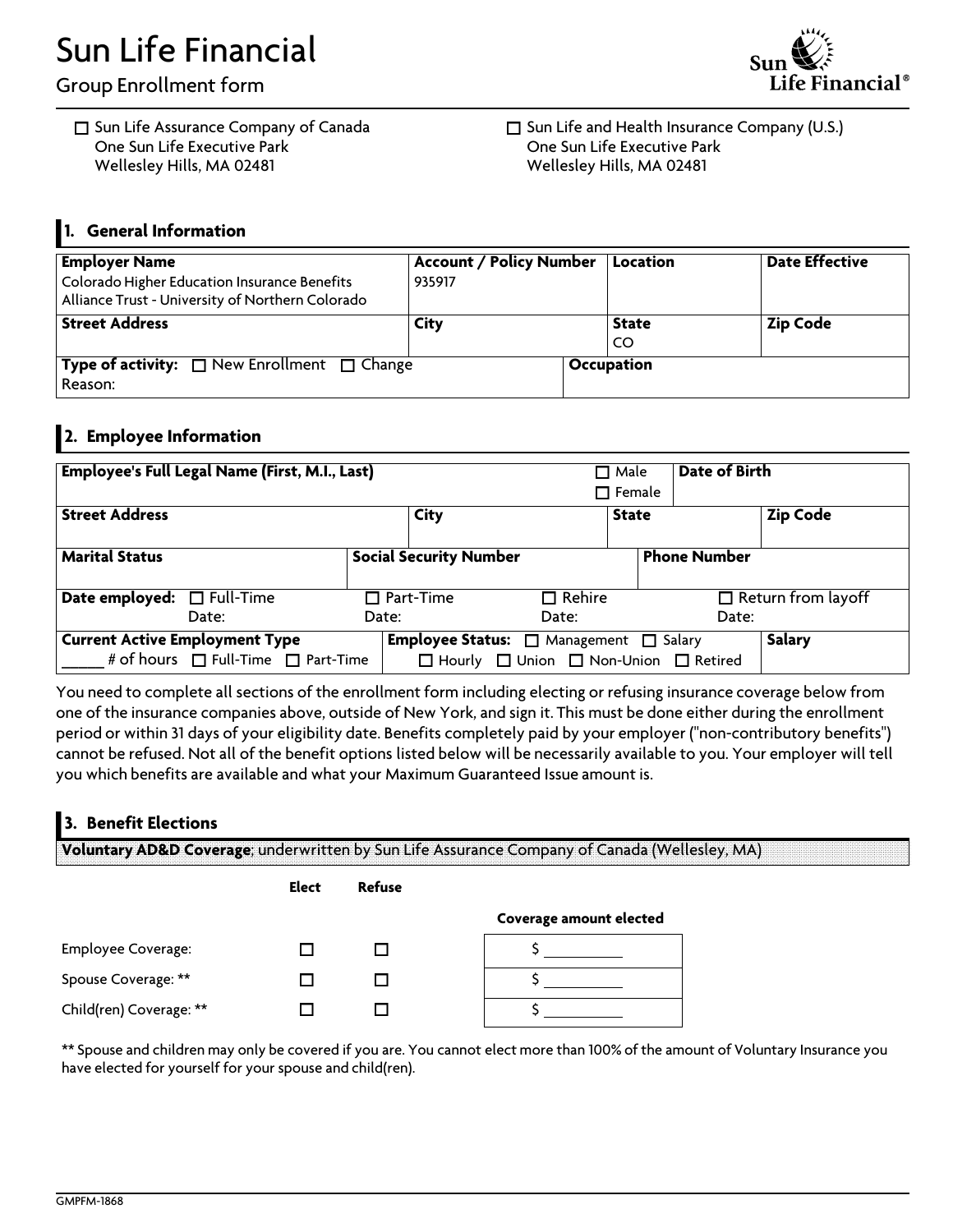### **4. Dependent Information**

Please complete this entire section if you are selecting dependent coverage. No employee can be insured as a dependent **when he/she is also insured as an employee for any benefit under the same policy.**

### **If more space is needed, please add additional pages.**

|                   | Full Legal Name               |        | Social       |               | Check if elected |
|-------------------|-------------------------------|--------|--------------|---------------|------------------|
| Relationship      | (First, Middle Initial, Last) | Gender | Security No. | Date of Birth | Dep Vol AD&D     |
| Spouse or Partner |                               |        |              |               |                  |
| Children          |                               |        |              |               |                  |
|                   |                               |        |              |               |                  |
|                   |                               |        |              |               |                  |

### **5. Beneficiary Designation Information**

### **Primary Beneficiary Designation**

Voluntary AD&D Insurance - On the lines below, list the individual(s) who should receive proceeds in the event of your death. You may specify as many individuals as you like, but the total proceeds must equal 100%. This is your primary beneficiary. Attach additional pages if necessary. If you do not name a beneficiary or if no beneficiary is alive at the time **of your death, proceeds will be payable in accordance with your Group insurance policy.**

**Primary Beneficiary(ies)**

| 1. Name (First, M.I., Last) | Relationship to employee |               | Social Security Number   Percent share of proceeds* |
|-----------------------------|--------------------------|---------------|-----------------------------------------------------|
|                             |                          |               |                                                     |
| Address                     | Phone number             | Date of birth |                                                     |
|                             |                          |               |                                                     |
| 2. Name (First, M.I., Last) | Relationship to employee |               | Social Security Number   Percent share of proceeds* |
|                             |                          |               |                                                     |
| Address                     | Phone number             | Date of birth |                                                     |
|                             |                          |               | *Must equal 100%                                    |

### **Secondary Beneficiary Designation**

Voluntary AD&D Insurance - On the lines below, list the individual(s) who should receive proceeds ONLY IF ALL of the individuals listed above are not living at the time of your death. This is your secondary (or contingent) beneficiary. The Secondary beneficiary is not paid if your primary beneficiary is alive at the time of your death. Attach additional pages if **necessary.**

**Secondary Beneficiary(ies)**

| 1. Name (First, M.I., Last) | Relationship to employee |               | Social Security Number   Percent share of proceeds* |
|-----------------------------|--------------------------|---------------|-----------------------------------------------------|
|                             |                          |               | ℅                                                   |
| Address                     | Phone number             | Date of birth |                                                     |
|                             |                          |               |                                                     |
| 2. Name (First, M.I., Last) | Relationship to employee |               | Social Security Number   Percent share of proceeds* |
|                             |                          |               | %                                                   |
| Address                     | Phone number             | Date of birth |                                                     |
|                             |                          |               | *Must equal 100%                                    |